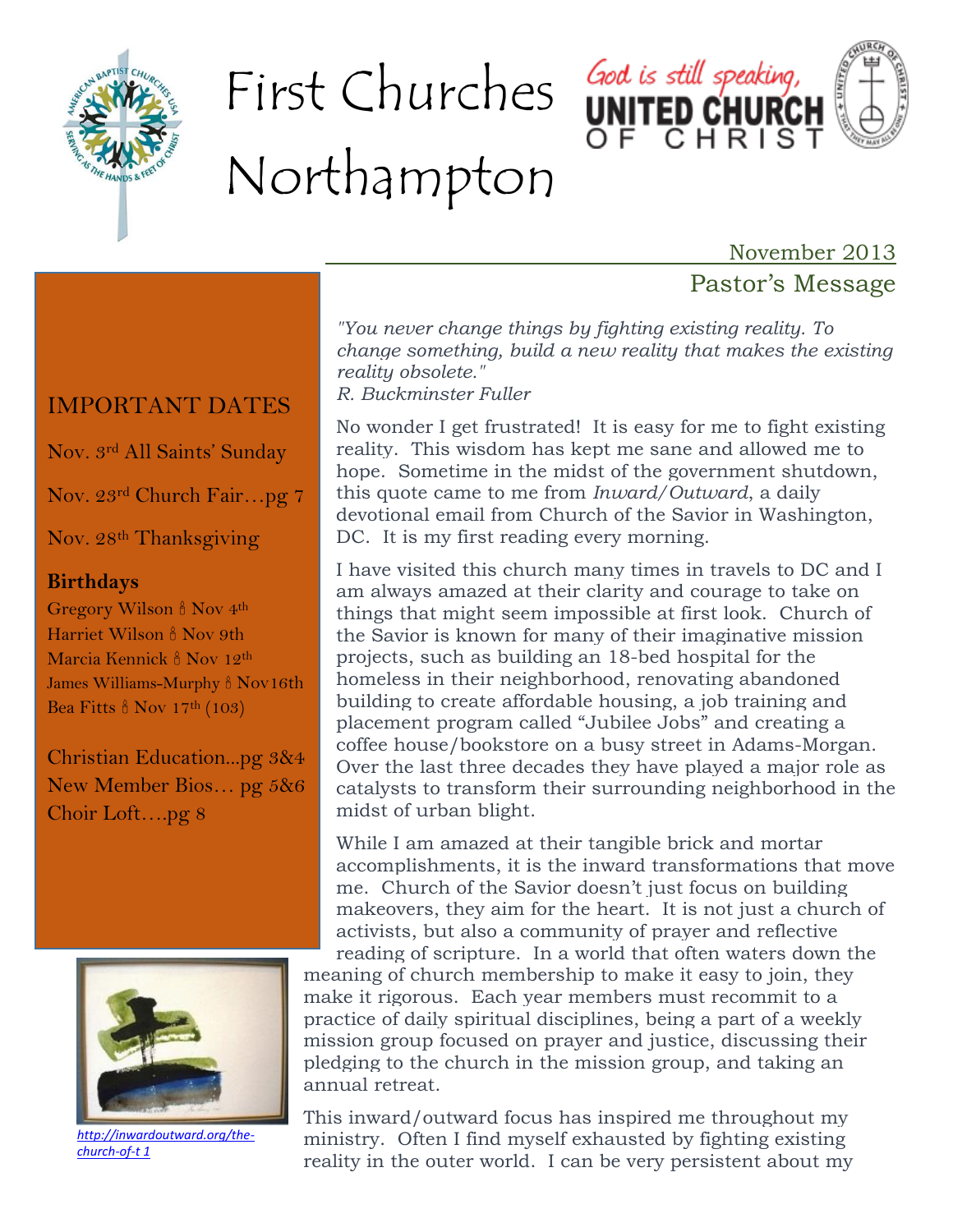goals and what I think is right, but persistence can also be my undoing. The definition of insanity is that we keep doing the same things and expect different results. I do not believe real change happens by working harder. If I am off course, working harder just puts me further away from where I need to be. I need to first get centered on the inward reality, God working in me. I find the strength and new vision then work at the outward changes. –Pastor Todd

### **FROM YOUR MODERATOR**

Greetings, Church Family, This autumn has truly been one of our most beautiful in several years, a time of harvest, bounty & preparation. It reminds me of our First Churches community in recent past, as we've been learning, discerning and gathering up our thoughts & ideas on several important topics at hand. This year, we move forward from a time of housekeeping towards an open process of sharing & collective decision making. In that spirit, I encourage everyone to join us for a Tiffany Window Dialogue - on Saturday

November 2nd, from 9:30-11:30am in Lyman Hall, Childcare available. To ensure adequate time for discussion during the meeting, please review in advance the information regarding our Tiffany window that was distributed at the annual meeting in September. There will be a summary version available prior to the meeting, for review as we gather. We look forward to as much participation as possible - see you there!

Our Church Fair is coming up fast, kudos to our

steering committee and everyone who is playing a role in its success! As we look forward to this much-loved annual fundraiser - now with a focus on expanding our message outside our doors - I hope to see many of us there, and as many as possible with a friend we've invited! Lastly, I want to encourage your feedback on how we are doing honoring our pledge for open communication & sharing of information on the issues at hand, and how I am doing in my capacity as Moderator. I welcome your feedback and comment, and thank you for the opportunity to serve as First Churches Moderator.

Blessings,

Donna O'Meally

## **Young @ Heart Benefit Concert for the Northampton Survival Center**

November 2, 2013; 8pm; \$15.00 @ Academy of Music

A celebratory fundraiser for the Northampton Survival Center featuring the internationallyacclaimed *Young @ Heart Chorus.* Join us for a fun, festive event for all ages, with special guests the Dire Honeys and Whole Children's Joyful Chorus

Tickets available @ the Academy Box office or [www.academyofmusictheatre.com](http://www.academyofmusictheatre.com/)



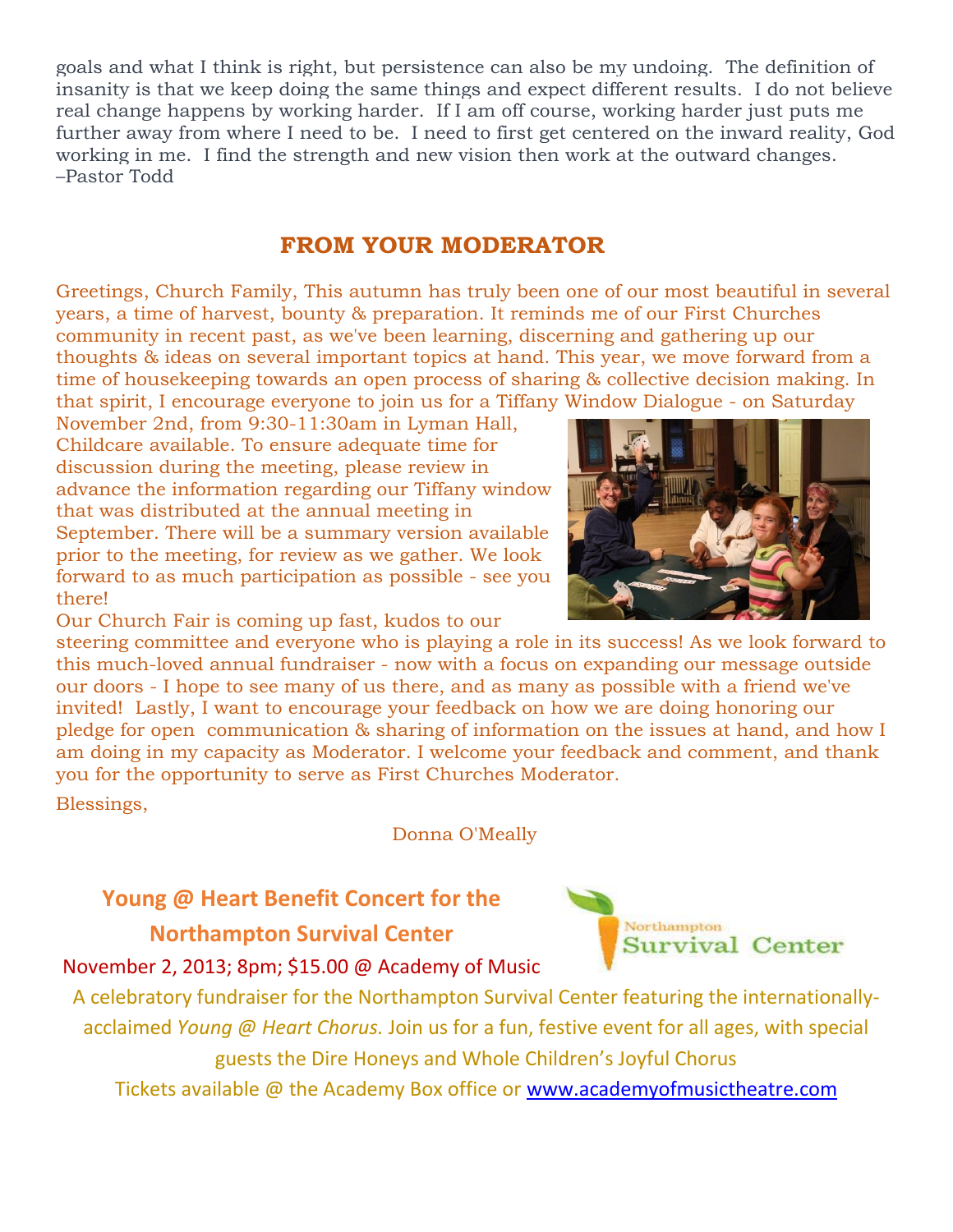## **Dorcas Society Lunch**



The second autumn meeting of the Dorcas Society will take place Thursday, November 14th at the Brewmaster's Tavern in Williamsburg. Lunch and the meeting will begin at 12:30pm

## **From Your Christian Education Director**

Greeting's families and members of First Churches! I am writing to you with the recent memory of my "Flu Sunday" very recently behind me. I am so blessed to work in a community that I know I can fall back on when I need them, who can take care of the kids when I am away.



Excitement is brewing in the Children's Church, as the annual service project has begun. This year the children have chosen to collect warm clothing for people in our local community who could use an extra layer. A box for collection will be placed in the narthex.

We, as a CE community, as also very lucky to have volunteers step forward who are willing and able to help with

our classes. Without them, we would be unable to provide the quality Christian education programs that we strive to. Please consider joining us, as we are always in need of new people to assist us in the classrooms.



Finally, I am looking forward to the advent season, which will bring a pageant, hanging of the greens, and much joyous singing.

Shalom,

Eric



#### *Cajun Baked Shrimp*  1/2 cup olive oil 2 Tbsp Cajun Spice 2 Tbsp fresh lemon juice

I clipped this recipe out of a cooking magazine over 20 years ago, and it's been one of my staples ever since, especially during the holidays. It's super-easy, works well with various sizes of shrimp, and is equally

November's Recipe- yummy served hot with an aromatic rice or crusty Ann Rasmussen bread, room temperature as a party appetizer, or cold over salad. Adjust the amount of spice to taste - and feel free to invite us over!

> 2 Tbsp chopped fresh parsley 1 Tbsp honey 1 Tbsp soy sauce 2 Lbs. uncooked large or jumbo shrimp, deveined

Combine the first six ingredients, and pour into a 9x13 baking dish. Add shrimp, toss to coat & refrigerate 1-3 hours (the longer it marinates, the spicier it will be). (Continued..) Preheat oven to 450 degrees & bake, stirring occasionally, about 10 minutes or until the shrimp are cooked through. Garnish with fresh parsley sprigs & lemon wedge.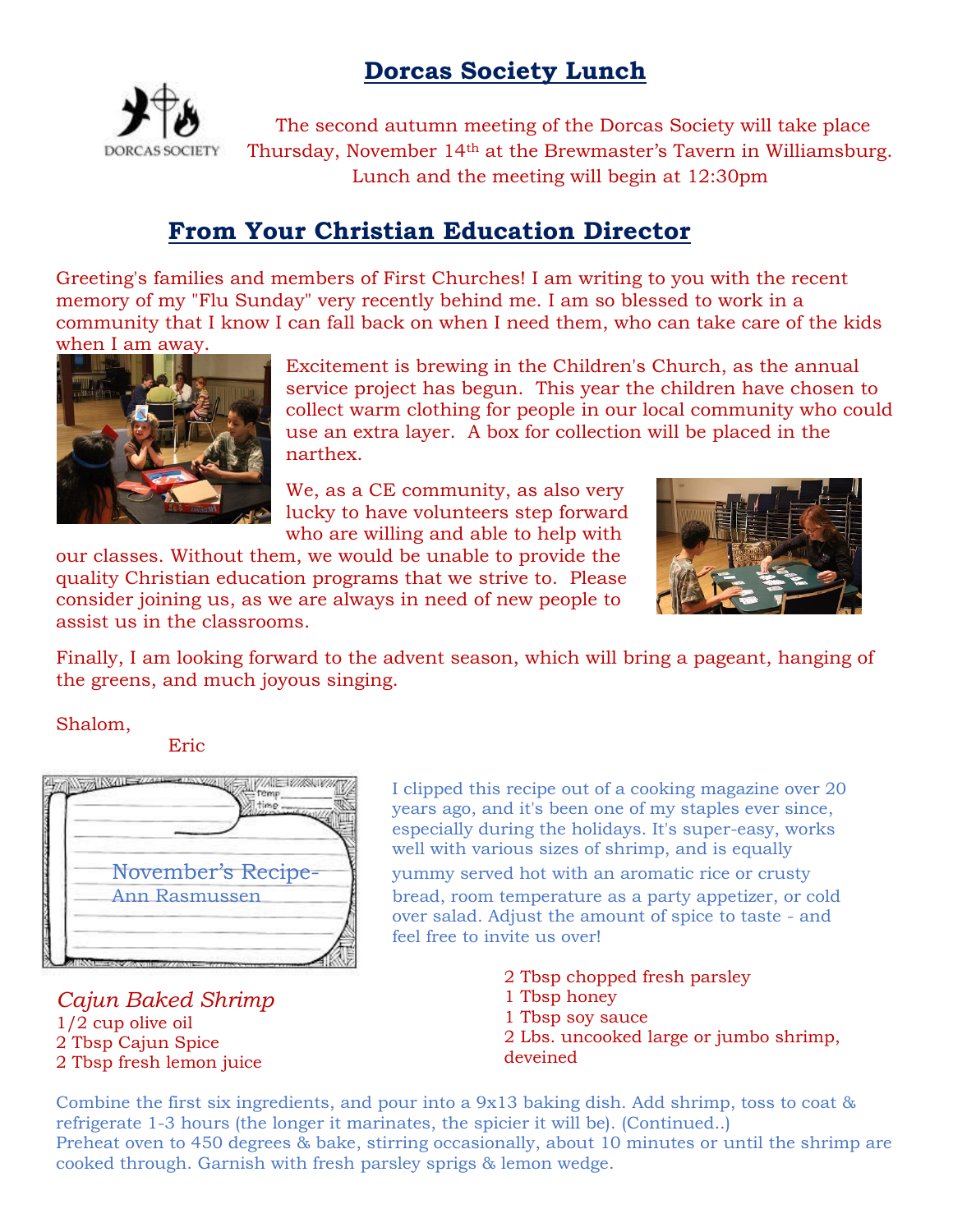#### **FROM YOUR CE BOARD**

Greetings, First Churches! It is so gratifying to have our program season in full swing, with our Christian Education staff in place & hitting stride in both the Children's Church and the Rainbow Room - and to see our children learning & thriving in the community we're creating together! It's also gratifying to see the support we all have within the congregation, and we thank you for that. As we move forward, we will continue to need two volunteers each week, in order to provide a balanced child/teacher ratio & ageappropriate instruction, and to honor our Safe Church policies. We encourage you to attend an upcoming CE training meeting, and learn more about how to share your skills, talents & experiences one Sunday soon!



This past month, the Christian Education Board has been actively working with Christian **Education** Director Eric

Frary & CE Assistant Lisa Rizzo to create a full calendar of community outreach projects, field trips & fun events for our children

this year. Eric will be sharing the details soon - we look forward to seeing lots of you there.

Our first CE event this season was an Inter-Generational Game Night, in Lyman Hall on Saturday October 19th. About 20 of us gathered between 6-8pm for a fun evening of board games old & new, community, conversation, and snacks & pizza. Here's a few pictures from the evening. Join us for the next "Game Night" - in January 2014, this time a

4pm-6:00pm affair with pot luck supper. Be looking for more info soon, or speak with any CE Board or Staff member.



Our next CE Event will be during the Church Fair this month. CE Staff & Board will help the children host a craft table, with proceeds raised from the sale of their handmade crafts will fund a community outreach project details to come in the days ahead.

Thanks as always, for your continued support & prayers, Your CE Board, Judy Sherman, Ann Rasmussen, Angie Montalvo Greene, Lora Wondolowski & Becky Lockwood

#### **FROM PEACE & JUSTICE**

#### How Might We Help the Poor and Hungry?

 As thanksgiving and Christmas approach, our thoughts often turn to the less fortunate, people who are Poor and hungry, who do not share the blessings of prosperity in our society. In response we collect food or help out in a local feeding program so these disadvantaged people can have a decent meal or holiday gifts for their children.

 These acts of individual charity offer important help, but do not address the causes of poverty in American society. Marcus Borg points out that God's compassion calls for systemic change in a country where the rich and powerful have such an overwhelming percent of total wealth and income. (The bottom 80% of Americans own only 7% of our nation's wealth, and the trend is worsening.) As Christians we should work to bring about a more just society, "distributive justice," a term Borg uses, here on earth.

 The First Churches Peace and Justice Committee is offering an opportunity to help bring real change in the lives of the poor. We will have petitions to put on the ballot for 2014 a raise in the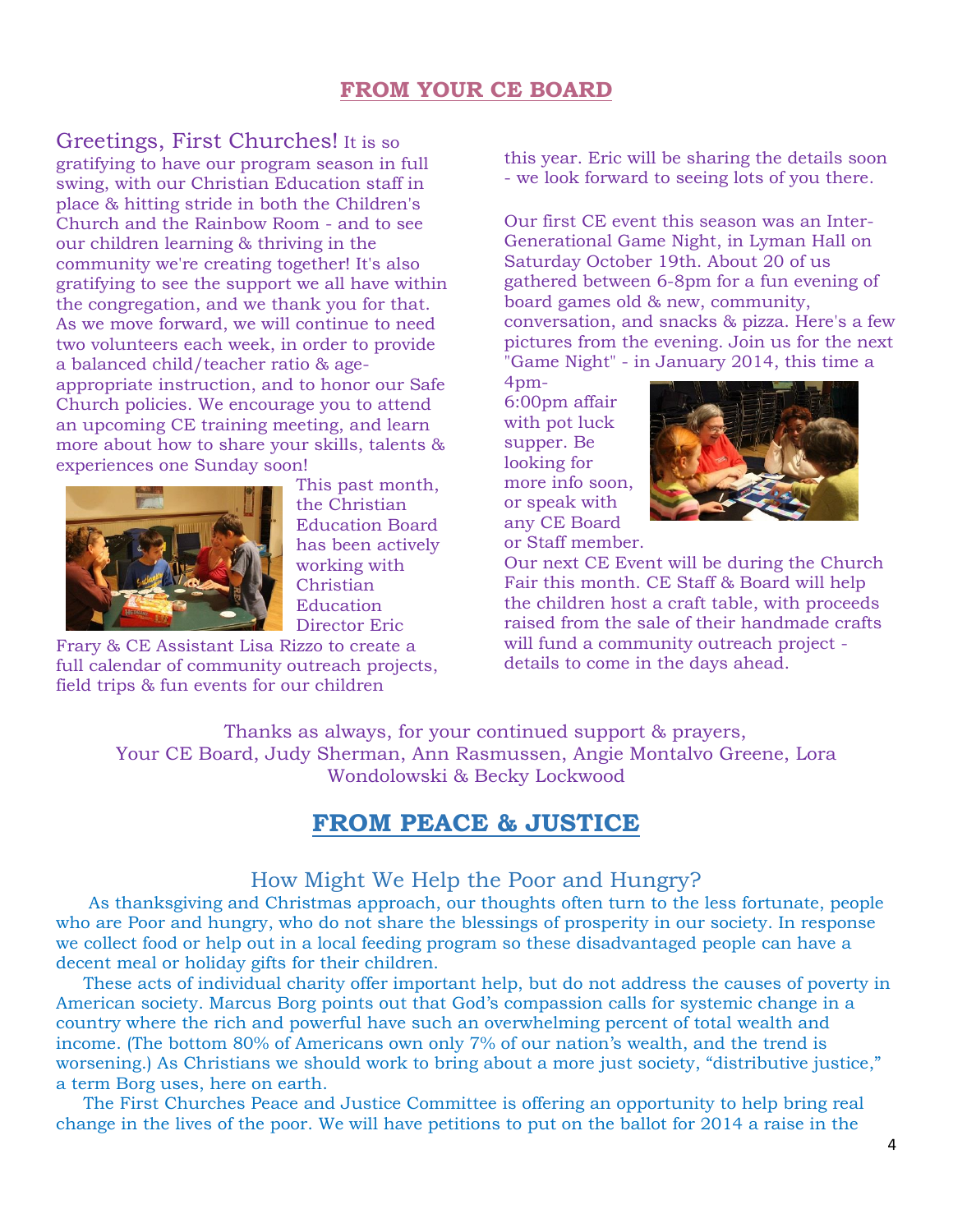state minimum Wage from \$8.00 to \$10.50 and require employers to provide their workers five days of sick leave a year. There is also a petition asking the state to provide more jobs in place of spending two billion dollars to build new prisons. One cannot support a family on \$8.00 an hour. Walmart, the nation's largest private employer, does not pay most of their employees much above the minimum wage. As a consequence, the federal government spends \$1.2 billion to help feed the families of Walmart employees. Yet the four Walmart heirs have as much wealth as 125 million Americans.

 Help bring more justice to our society. Please sign these petitions in Lyman Hall and help circulate in the community. Thank you for your consideration and assistance.

## NEW MEMBER BIOS

#### Heidi Rademacher



Heidi Rademacher grew up outside of Syracuse, NY and graduated from Rhodes College in TN. She spent the academic year following graduation in France teaching English to French middle school and high school students. In 2009 she received an MA in French Language, Literature, and Culture from Syracuse University. Heidi now works as a Grant Coordinator at Holyoke Community College. Her interests include knitting, weaving, and running. She has run a few 5Ks and will run her first 10K in November.

#### Stacey Martin

I was fortunate enough to come to First Churches as a 12 year old girl with my grandmother, Lois Plumb. From 12 to about 23 I enjoyed attending the Church. The Church brought fellowship and comfort to my family.

I left the area for a couple of years living in Portland, Maine for two and working at Maine Medical.

I moved back to this area and found employment at the VA Medical Center in

nursing services. I also met my husband, Michael Martin there. We were married in 2011 and Noah Henry Martin soon came along in September 2011. I am also a stepmom to Erica Martin (21) and Zach Martin (12).

I longed to go back to the Church and give my children a sense of God and Fellowship and being a part of a community. I'm so happy to be a part of the First Churches again.

#### Jenna Sellers

Jenna Sellers was born and raised in Philadelphia, PA. She was a member at North Congregational Church in North Amherst, MA until that church closed several years ago. She was born into the Church of the Brethren and was baptized into the Mennonite Church as a young teen. She attended Quaker schools in Philadelphia and found Christian community with the Baptist Student Union at Yale. She first encountered the UCC at South Church in Middletown, CT where she lived for several years. Jenna is a social worker who currently works at The Care Center, a GED to

college preparatory school for teen mothers in Holyoke. She loves gardening, doughnuts, reading, the ocean, cooking, and cats.

#### Patti Richmond

Patti Richmond was born and raised in Norwalk, CT. She comes from a large Italian Catholic family. Patti left the Catholic Church while in high school, and

started attending an Evangelical Free Church. She first located to Western Mass when attending



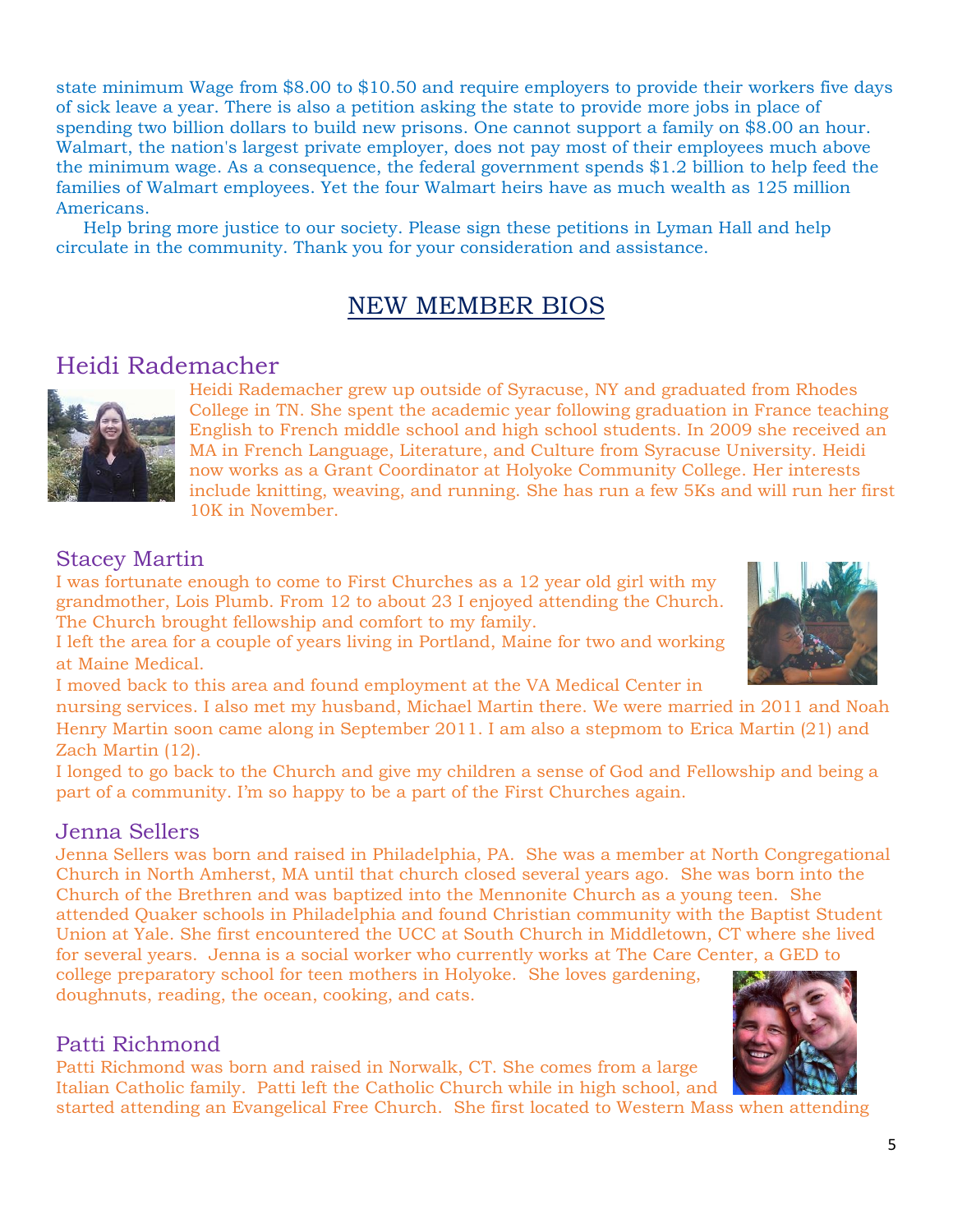Springfield College. Patti taught Physical Education in Texas and Seoul Korea. She then received her master's degree in School Counseling and returned to her international school in Korea as a short term missionary and school counselor. She also did missions work at a Christian Community called His Mansion in New Hampshire. Patti has been actively involved in a several different churches, the last one being North Amherst UCC church which closed. She is currently a school counselor at Hampshire Regional High School in Westhampton, MA and is married to Jenna Sellers. Patti loves golf, tennis, outdoor activities, traveling and spending time with friends and family.

#### Gabe Kushin

Gabriel Kushin lives in Southampton with his wife, Jenya and their three sons (Daniel, 11; Jonathan, 9; and Michael, 5). Since becoming a Christian when he was nineteen years old, Gabe has been involved in several evangelical churches. Over time his theological and social views led

him toward progressive Christianity. He and his family have been attending First Churches since April. Gabe is very excited to be part of this church. Gabe works full-time for the Massachusetts Air National Guard, and he studies part-time at Yale Divinity School. He's planning to become a part-time military chaplain, and he hopes to pursue a PhD in either Philosophy or Religious Studies.



Gabe enjoys learning and thinking and discussing ideas with others. In

addition to current political events, some of his enduring interests include "white privilege" and racial injustice in the U.S., the morality of war, human rights theory, theology, and the intersection of religion and politics. He's almost equally passionate about rooting for his favorite sports teams.

#### Elaine Wert



Although Elaine has lived in the Northampton area for a little over 35 years, she grew up in West Springfield; her street not being too far from the main gate of the Big E. For the kids in the neighborhood, the Big E (during the off-season) was just another playground. After she graduated from West Springfield High School, Elaine attended nursing school in Hartford, CT., got married and had her son Brian. She ended up being a single mom, but that was great for Brian and Elaine. It strengthened the bond between them and love just grew and grew. Elaine lived for 32 years in Meadowbrook Apts in Florence, eventually moving to Westhampton to be a companion and helper for

her friend's grandmother. She lived in the house for 3 years before moving to Michael's House in January 2013.

Elaine is an only child and so was Brian; but her apartment was constantly filled with his friendsall sleeping over every weekend from a Friday night to Sunday night. She never knew how many of his buddies would be crashing at her place. All of his close friends became Elaine's "sons" and she was their "mom". Brian eventually married one of his classmates and has a wonderful marriage for a little over 9 years!! In November 2005 Elaine's dad passed away and in March 2006, her son passed away quite unexpectedly- Brian was only 36. Her dear daughter-in-law moved to Florida after his passing to be with her dad, stepmom and brother. Elaine's strong faith, belief and wonderful bereavement group led by a Christian counselor helped her greatly.

Elaine is a big sports "nut". She loves football (the Patriots and the Giants and the "fighting Irish"/Notre Dame), baseball (the Red Sox of course), NASCAR racing (all of the Hendricks drivers), boxing and MMA (UFC)!!!! She also follows college basketball and never leaves the TV when "March Madness" begins.

As an aside, Stacey (Mascowski) Martin is not Elaine's daughter, but she thinks of her as her daughter and to her Elaine is a "second mom". Elaine has known Stacey, her big brother Jake (who was one of Brian's best friends), her mom, her dad and her grandmother Lois for a long time. Elaine is so looking forward to becoming a full-fledged member of First Churches. Everyone here is so nice and welcoming. Elaine is Home!!!!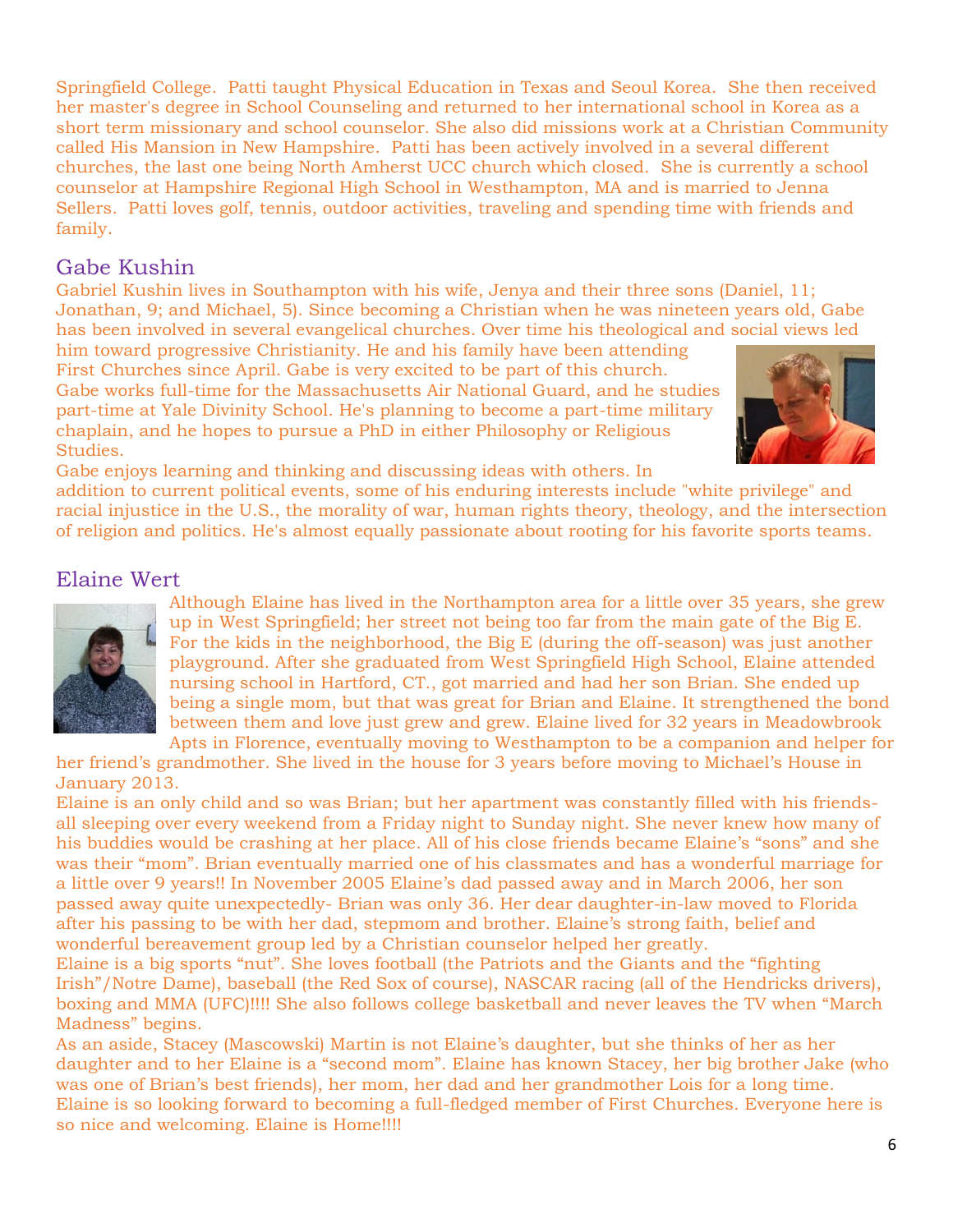

## UPDATE!

## **SATURDAY, NOVEMBER 23, 9:30- 3:00**

**Sign-up for fair volunteers**: We will have sign-up sheets in Lyman Hall at coffee hour **Sunday 11/3.** If you haven't already committed to help at the fair, this will be your chance! We have just a few weeks to go to get the fair organized. Please support the Christmas Fair Steering Committee by offering to lend a hand, even an hour or two can be a big help. If you are interested, but can't be in church, please contact anyone on the Church Fair Steering Committee as soon as possible.

**Raffle**: This is an opportunity to support this vital part of the fair if you aren't actually able to help on fair day itself.

*People are needed to sell tickets on Saturday 11/9 and 11/16 for two hours, preferably 11- 1pm, but those times can be flexible.* These dates are rapidly approaching**!** And, if anyone would consider taking the responsibility to arrange this effort, it would be much appreciated.

We are also asking folks to take some tickets with them to sell to friends/family/co-workers.

**Please consider taking some time to help us with these tasks!** If you are interested, stop by the sign-up table or contact someone on the Steering Committee.

**Flyers:** Flyers that advertise the fair will be available soon. We will need volunteers to distribute these at businesses around town, perhaps at work, etc. If you can help with this, please stop by the sign-up table on November 3 or contact someone on the Steering Committee

**Remember: A successful fair is vital to the church as it is our biggest fund raiser of the year!**



#### **All-Church Discussion: Stewardship of the Tiffany Windows November 2nd**

Several people asked for a one page fact sheet consolidating information about the Tiffany Window that was shared at the Annual Meeting. This sheet is attached and is important reading (See page 9) before our All-Church dialog next Saturday, November 2 from 9:30 to 11:30 AM. I am looking forward to our continued conversation. We have learned a great deal and nearing a time to vote in January. Your voice and insight matters! Coffee and child care are available. Please email so we can plan

appropriately for child care.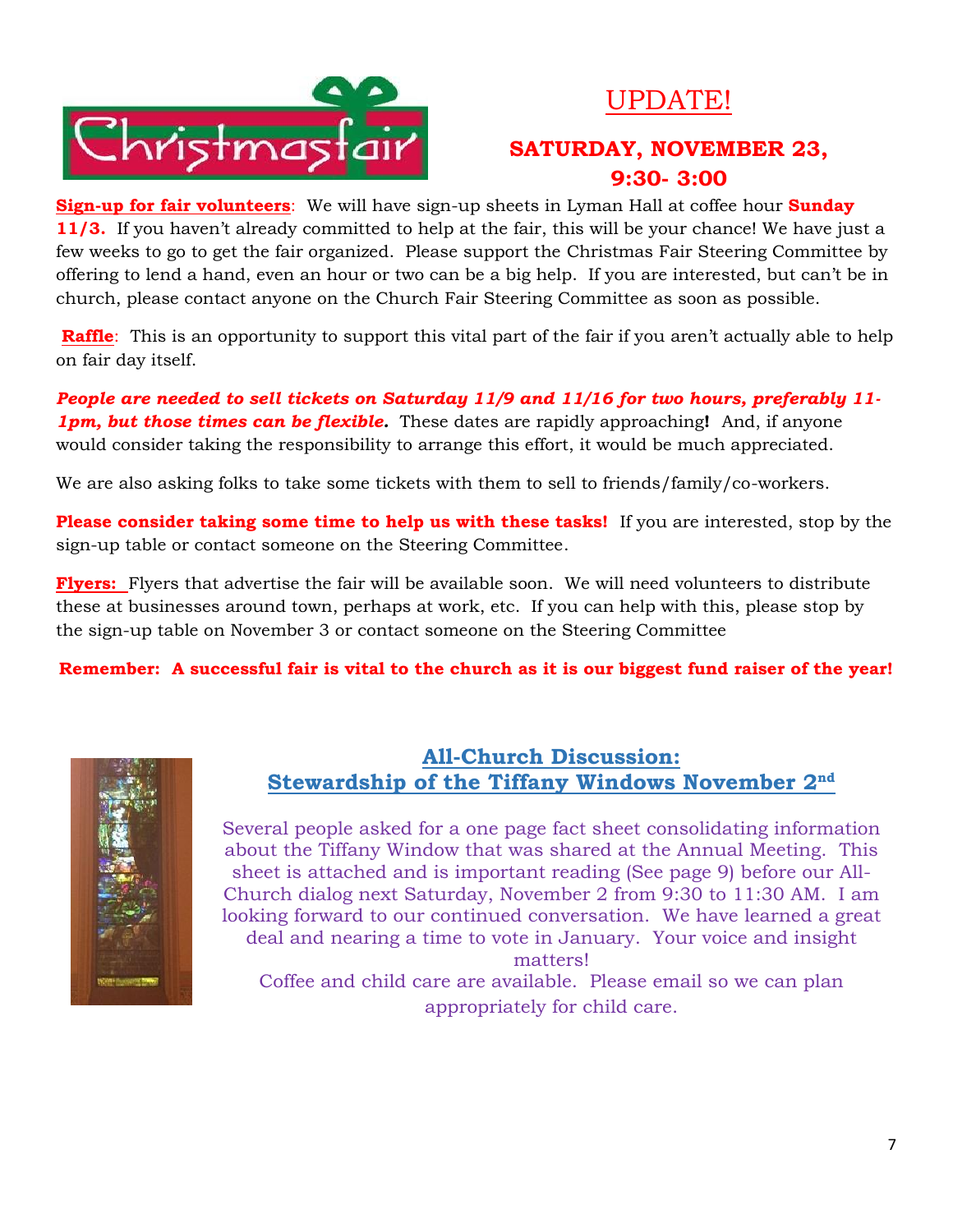#### **FROM THE CHOIR LOFT**

As I have been thinking about All Saint's Day, which we will celebrate on Sunday, November 3, the faces and names of many departed family and friends have been passing through my mind. One person I have been recalling very fondly is Dot Swain, a beloved friend and mentor who left us nearly three years ago.

Dot was one of the duo known to us as "Bea and Dot." She was a long-term member of the bell choir and a great supporter of our music programs. She served as an officer and committee member in the church and was instrumental in bringing our two churches together. Dot had a long career in Northampton as the coordinator for religious education in the city schools and then went on to teach sixth grade in Chesterfield for several years.

Dot was a talented artist and a published writer with at least one book to her credit. She also wrote vignettes and musings about life which she contributed to the *Gazette* and shared with friends. I was the lucky recipient of many of her stories and notes—beginning with our days together at First Baptist and continuing until nearly the end of her life.

Dot was a warm, generous, loving soul. She was active in the church until the day she died, participating in a board meeting the night before her death. Dot was someone whom all of us thought of and loved as a saint among us. She was understanding and forgiving of all of our short-comings, but did not always treat herself with such compassion—as became clear to me when I read the letter she sent me on November 23, 2008—which she must have written in apology for missing a few notes in our Thanksgiving bell anthem. I had put it aside and found it again recently as I was going through papers in my desk. I don't think Dot intended it to be a private communication since she titled it "*Notes for my eulogy*…." I have decided to share it in the spirit of love and gratitude for the friendship of an amazing woman.

*A Perfectionist at heart, I have found it hard to handle all the blunders, mistakes and general ineptness which have dogged and colored my life.*

*From my first piano recital—when at eight years old—I flubbed "Lightly Row," through a sour high note when playing "Taps" on Memorial Day, errors in driving judgment, typing, copy-editing, and flubs with handbells, I have painfully faced up to personal deficiencies…* 



*Drawing by Dot Swain*

*No wonder my favorite hymn is "Just As I Am, Thou wilt receive…," all verses, of course. How comforting, too, are the words found in the Book of Jude, Chapter 24 (RSV)— "Now to him who is able to keep you from falling (!!) and to present you without blemish (!!) before the presence of his glory with rejoicing, to the only God, our Savior through Jesus Christ our Lord,* 

*be glory, majesty, dominion, and authority, before all time and now and forever. Amen." Perfection at last!!! Your contrite bell-ringer, Dot*

We remember you with love, Dot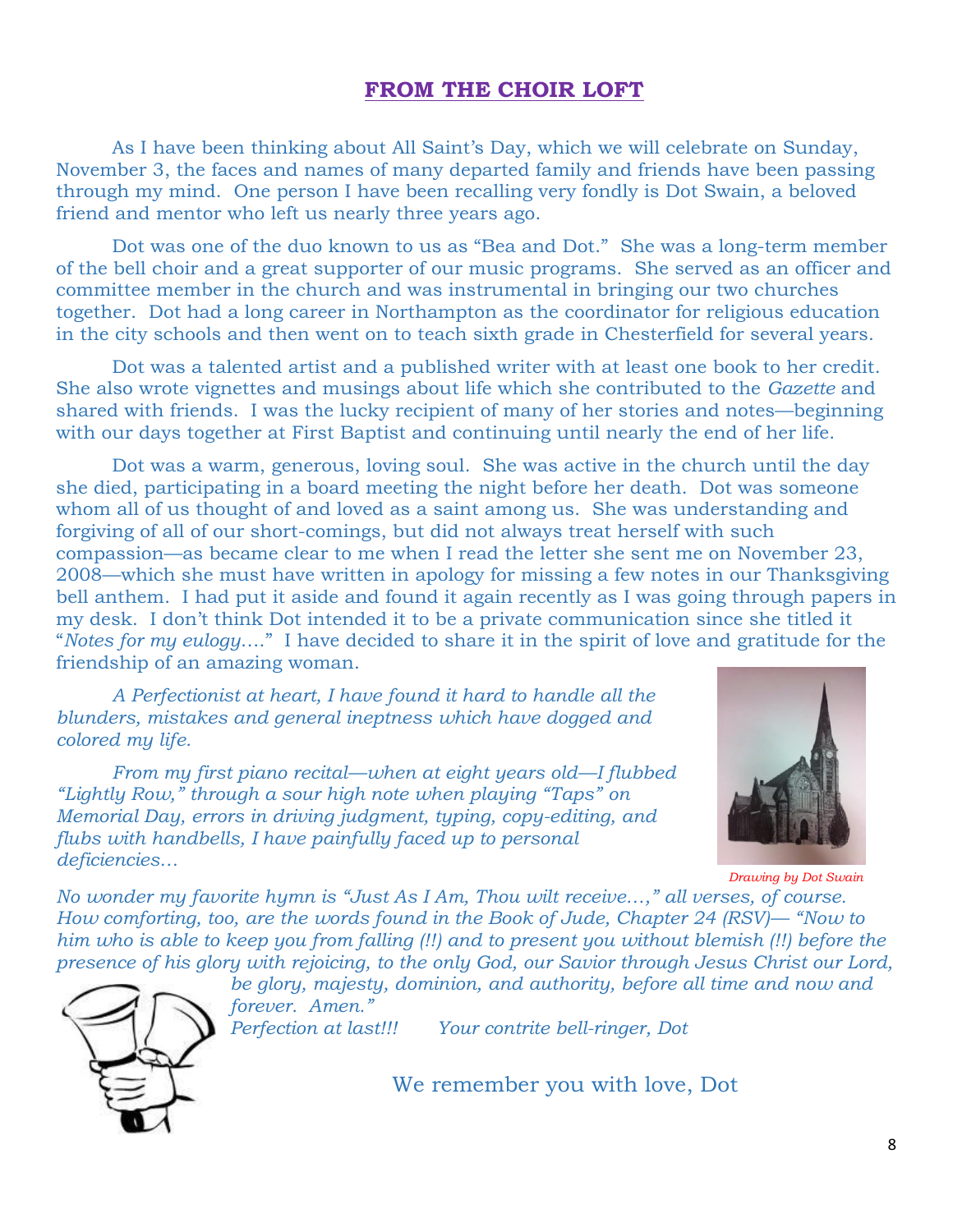#### **Stewardship of the Tiffany Window Fact Sheet**

#### **Baseline Offer on the Window from a Chicago Museum**

There is an existing offer for the window by a NY State company specializing in church artifacts and silver. They showed interest in the Tiffany, particularly since landscape Tiffanies are less available. Most obvious choice offer from Chicago museum: a year ago with an estimate offer of \$750,000, minus replacement window and expenses in refurbishing 150,000; removing the window and moving it to Chicago, and to replace will come to *Net: Approx.: \$ 525,000 – \$550,000.* There still is a definite interest in this window on behalf of the buyer. This is a baseline offer and we would look for other competitive bids if we decide to sell the window.

#### **Restoration Costs of Stained Glass**

| Tiffany Window               | $$80,000 - $85,000$ |
|------------------------------|---------------------|
| Priority I Repair Windows*   | \$255,475           |
| All Sanctuary Stained Glass* | \$470,000           |

\*These numbers include the Tiffany window in the total. These are quoted from Stained Glass Resources, Inc. Details on each window are in the Annual Meeting handout.

#### **Current Loan Status**

| Principle as of September 2013 | \$749,410.32                                                                                  |
|--------------------------------|-----------------------------------------------------------------------------------------------|
| <b>Yearly Payments</b>         | \$51,672.60                                                                                   |
|                                | *This 30-year loan for renovations to the sanctuary is locked in at 5% interest for 10 years. |

#### **Endowment Impact Evaluation**

Value of Endowment (9/22/2013) \$2,102,788

Mark Teed, our Financial Advisor, created a hypothetical report based on the following assumptions: 5% Growth and Income on invests, current budget, yearly mortgage payments taken from endowment.

Conclusion: Without changes, the endowment value would go to *\$0 in 18 years*. Since some funds are restricted and the principle can't be spent, the functional number of years would be less. For example, if \$500,000 is restricted, the limit would be hit in about *12 years.*

#### **Insuring the Window**

Currently the window is insured for the standard replacement cost for a stained glass window if it were damaged, which would be much less than the actual artistic value. Full insurance coverage would cost nearly \$3000 more annually. The church is currently insured at \$3.9 million replacement value, but may be worth as much as \$9 million since items like the organ are also more value than standard replacements.